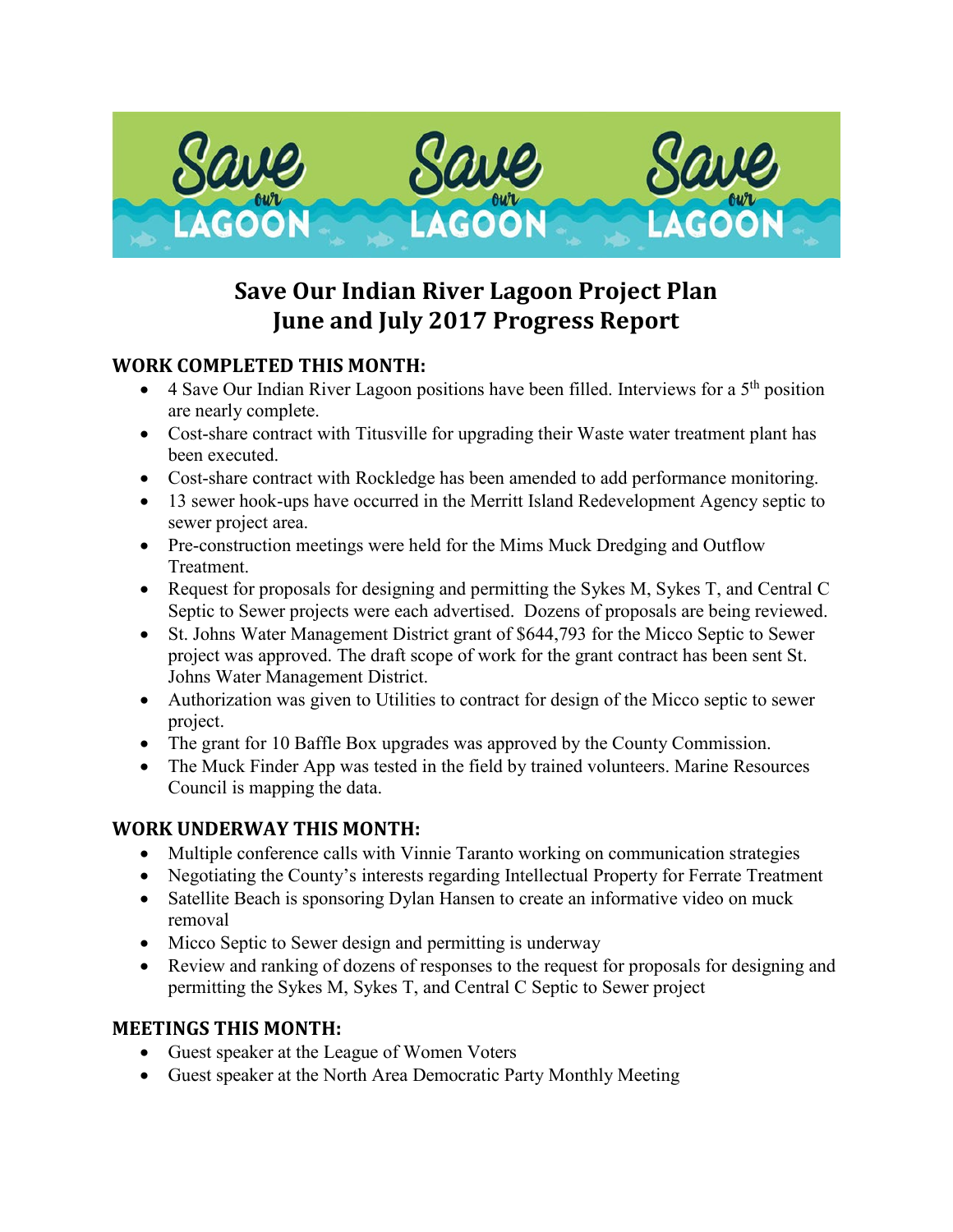

- St. Johns River Water Management District Governing Board meeting in Palatka for Micco Septic to Sewer grant request
- Guest Speaker at the Rivers Coalition at Stuart City Hall
- Presented the Save Our Indian River Lagoon with Marcy Frick at the Florida Stormwater Conference
- Participated in a St. Johns River Water Management District sponsored discussion of Indian River Lagoon research needs
- Guest speaker on Bill Ross' Catch a Memory radio show
- National Public Radio interview on Indian River Lagoon health and the role of septic systems [http://www.wmfe.org/florida-swaps-out-septic-tanks-for-sewers-to-fight-coastal](http://www.wmfe.org/florida-swaps-out-septic-tanks-for-sewers-to-fight-coastal-pollution/75404)[pollution/75404](http://www.wmfe.org/florida-swaps-out-septic-tanks-for-sewers-to-fight-coastal-pollution/75404)
- Multiple meetings regarding potential use of an engineered habitat breakwater system to protect natural shorelines along the Max Brewer Causeway, Parrish Park and the Coast to Coast Trail Head
- Indian River Lagoon National Estuary Program Science, Technology, Engineering, Mathematics (STEM) Mosquito Lagoon Reasonable Assurance Plan
- Florida Department of Transportation SR 528 Widening Environmental Look Around meeting to identify ways to help the Indian River Lagoon
- Monthly muck research updates with Florida Tech Indian River Lagoon Research Institute Principal Investigators

## **FUTURE TOPICS FOR SPECIAL PRESENTATIONS AT CITIZEN OVERSIGHT COMMITTEE MEETINGS:**

- 1) Advanced Septic and Septic Upgrades
- 2) Monitoring Performance and Measuring Success
- 3) Coordinating 10 years of dredging and spoil management Florida Inland Navigational District
- 4) Indian River Lagoon Comprehensive Conservation & Management Plan Duane DeFreese (Indian River Lagoon National Estuary Program)
- 5) Groundwater Pollution Research Plan Marine Resources Council and Applied Ecology
- 6) Engaging emerging technologies
- 7) De-Nitrification Science University of Central Florida Stormwater Academy
- 8) Sediment toxicology Florida Tech and Ocean Research & Conservation Association